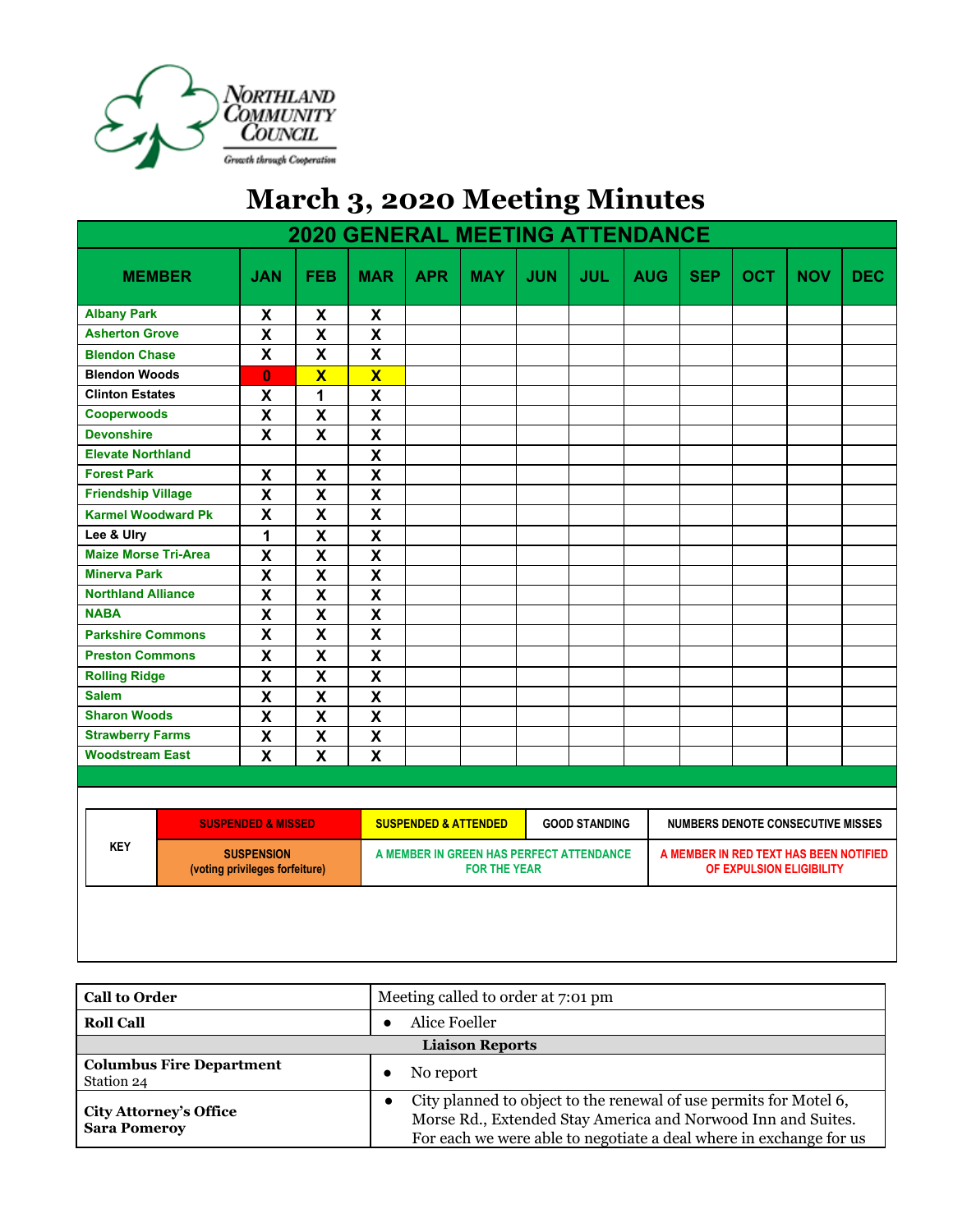|                                                                                                  | withdrawing our objection, we have a case against them so that we<br>can enforce the law against them and force them to improve their<br>security measures. Those three will continue operating.                                                                                                                                                                                                                                                                                                                |  |  |  |
|--------------------------------------------------------------------------------------------------|-----------------------------------------------------------------------------------------------------------------------------------------------------------------------------------------------------------------------------------------------------------------------------------------------------------------------------------------------------------------------------------------------------------------------------------------------------------------------------------------------------------------|--|--|--|
| <b>Columbus Police Department</b><br>Officers Scott Clinger / Larry Geis                         | April 21st Block Watch Meeting for Block Watch Coordinators and<br>$\bullet$<br>anyone else who can attend<br>Officer Jones did find the report of child enticement (reported at<br>$\bullet$<br>last NCC meeting) by someone in a car in the northeast area. There<br>was no one apprehended and it did not happen again.<br>Precinct is moving up to Sancus Blvd in the coming months.                                                                                                                        |  |  |  |
|                                                                                                  | (sent via email)<br>Morse Road, per Columbus Dept. Public Services, Design Division:<br>The SUP (shared use path) will be along the south side of<br>1.<br>Morse Road from Seward to approximately 400' east of<br>LBrands/Hap-Cremean Water Plant Drive. It will be<br>advertised this year with construction to be complete by<br>December, 2021.<br>Still planning to extend the bike lanes on Morse to the east<br>2.<br>between Sunbury and Stelzer with the Morse resurfacing                             |  |  |  |
| <b>FACT &amp; Consider Biking</b><br>David Roseman                                               | project. This is scheduled for 2021 and is being<br>coordinated with a sewer project.<br>Urban Forestry Master Plan open house Wednesday, March 4, from<br>6-8 p.m. at Wyandot Lodge at 3228 Indian Village Road, Columbus to<br>talk about trees.<br>Columbus Recreation and Parks Department is creating the Urban<br>Forestry Master Plan, which will help preserve, maintain and increase                                                                                                                   |  |  |  |
|                                                                                                  | our tree canopy. All input will be used to develop the plan so your<br>attendance is crucial.<br>Tell us: Should we have more trees? Where do we need them? What are<br>our biggest hurdles for improving tree canopy in Columbus? What does<br>your neighborhood need?<br>A Facebook event for the open house is<br>here: https://www.facebook.com/events/291889975102877/.<br>Everyone is invited to stop by anytime. There will be a brief presentation<br>at 6:30 p.m. about Columbus' current tree canopy. |  |  |  |
|                                                                                                  | RSVP if you'd like via https://www.columbusufmp.org/updates.html.<br>If you can't attend, feel free to fill out this survey and share your<br>thoughts here: https://www.columbusufmp.org/get-involved.html.                                                                                                                                                                                                                                                                                                    |  |  |  |
| <b>Columbus Public Library Liaison</b><br>Keith Hanson                                           | $3/25/20$ 3:30-4:30 Groundbreaking Event – all are invited Karl<br>$\bullet$<br>Rd. Library for that event. The main entrance of the building will<br>move to the back of the building during the construction.<br>Waiting for the ground to thaw to look for the time capsule. The<br>$\bullet$<br>maintenance worker who has been there from the beginning is<br>confident he can find it.                                                                                                                    |  |  |  |
| <b>Northland Area Business Association</b><br>Dave Cooper                                        | Litter Clean-Up schedule published on 161ttaskforce.org Please join<br>$\bullet$<br>us once a month, and publish in your newsletters and share with<br>volunteer groups.<br>Market Study Presentation occurred last week and the full<br>$\bullet$<br>publication will be available soon.<br>Pat Tiberi Luncheon Speaker March 10 - all are invited. RSVP<br>$\bullet$<br>here.                                                                                                                                 |  |  |  |
| <b>Columbus Northeast Lions Club</b><br>Irwin Hott 614-263-5319 and Lisa Stackel<br>614-598-7516 | Please drop off old eyeglasses at the library. We recycle about<br>$\bullet$<br>8,000 eyeglasses per year. Rick's 1 Auto on Oakland Park Ave. near<br>Karl is a dropbox location. He is also a Lion, so please support his<br>business if you need a car mechanic.                                                                                                                                                                                                                                              |  |  |  |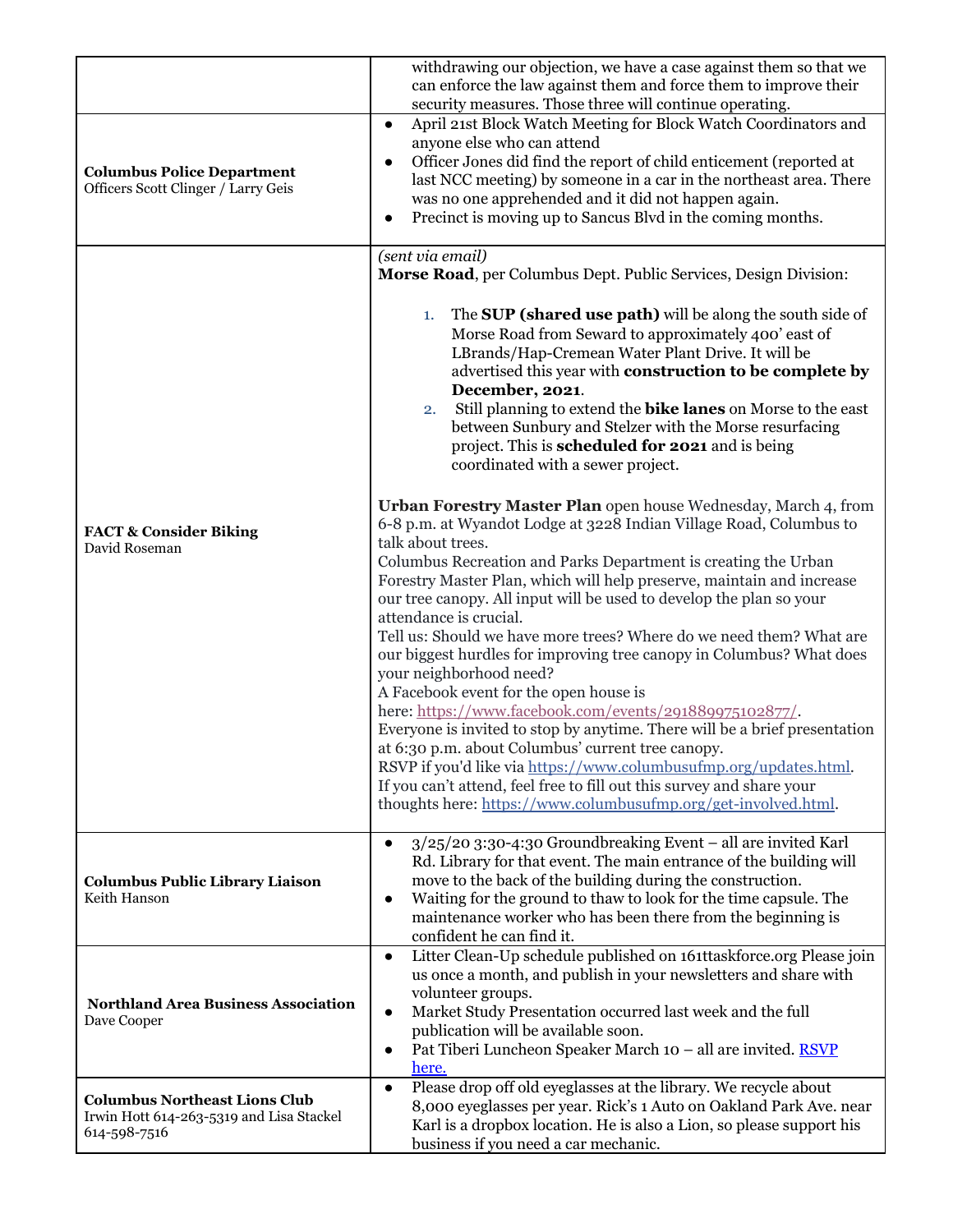| <b>City of Columbus Community Liaison</b><br>Alfred Akainyah aaakainyah@columbus.gov | Looking for drivers on May 8 for our annual Mother's Day rose<br>$\bullet$<br>sale. Drivers are needed to deliver roses Friday May 8.<br>We support the Special Olympics, the last full weekend of June, and<br>could use more volunteers.<br>Our meetings are $2^{\rm nd}$ and $4^{\rm th}$ Tuesdays of each month. Please call<br>$\bullet$<br>ahead as the location changes. Email or call with questions.<br>We've had some members pass away, and we're running into a<br>lower membership. Some of us who can't see obviously don't drive.<br>So we are looking for volunteers to help.<br>Please report any issues to 311, because it makes it much easier for<br>$\bullet$<br>us to track the outcome.<br>Please email Alfred your civic association meeting information. It<br>$\bullet$<br>would help the city also to know which associations are active. |
|--------------------------------------------------------------------------------------|----------------------------------------------------------------------------------------------------------------------------------------------------------------------------------------------------------------------------------------------------------------------------------------------------------------------------------------------------------------------------------------------------------------------------------------------------------------------------------------------------------------------------------------------------------------------------------------------------------------------------------------------------------------------------------------------------------------------------------------------------------------------------------------------------------------------------------------------------------------------|
|                                                                                      | <b>Selected Discussions</b>                                                                                                                                                                                                                                                                                                                                                                                                                                                                                                                                                                                                                                                                                                                                                                                                                                          |
|                                                                                      | Emmanuel personally saved money going to Columbus State for part of<br>his degree. It is currently \$108/credit hour compared to \$325 for a<br>four-year public college, \$647 - \$1,000 for private university.<br>There is a proposed $.65$ mill levy. Or \$2/month for every 100,000 of<br>home value.<br>Columbus State has never asked for a levy before. They receive state                                                                                                                                                                                                                                                                                                                                                                                                                                                                                   |
|                                                                                      | funding but they have \$385 million of capital needs that are in arrears.<br>This levy will generate \$300 million to assist over 20 years. They need<br>to upgrade and update their classrooms.                                                                                                                                                                                                                                                                                                                                                                                                                                                                                                                                                                                                                                                                     |
|                                                                                      | Last night the City Council passed a resolution to support this levy.<br>It's important for our community to have an asset like Columbus State<br>in our region.                                                                                                                                                                                                                                                                                                                                                                                                                                                                                                                                                                                                                                                                                                     |
| <b>Round Table Discussion</b><br><b>CM Remy</b> - Columbus State and the             | Q: Why should Franklin County have to pay when it serves the whole<br>state?                                                                                                                                                                                                                                                                                                                                                                                                                                                                                                                                                                                                                                                                                                                                                                                         |
| Issue 21 Bond Issue<br>Joe Rettof, Campaign for Issue 21,                            | A: The bulk of the students come from here in Franklin County. This is<br>our community asset, training our kids who come from our city<br>schools.                                                                                                                                                                                                                                                                                                                                                                                                                                                                                                                                                                                                                                                                                                                  |
| 614-266-5238<br>CitizensForColumbusState.com                                         | The funding from the state has dwindled. If we as taxpayers say this is<br>important to us, we have to say that we are willing to pay.                                                                                                                                                                                                                                                                                                                                                                                                                                                                                                                                                                                                                                                                                                                               |
|                                                                                      | Q: Did they look at raising tuition?                                                                                                                                                                                                                                                                                                                                                                                                                                                                                                                                                                                                                                                                                                                                                                                                                                 |
|                                                                                      | A: Affordability for students is one of the most important things. Many<br>Columbus State students have zero student debt and that's good.                                                                                                                                                                                                                                                                                                                                                                                                                                                                                                                                                                                                                                                                                                                           |
|                                                                                      | Q: If it's an unsustainable model and they can't stay in the black, why<br>would we want to prop that up?                                                                                                                                                                                                                                                                                                                                                                                                                                                                                                                                                                                                                                                                                                                                                            |
|                                                                                      | A: This is more of a facilities campaign. They are currently using<br>operating funds to invest in facilities, but not keeping up.                                                                                                                                                                                                                                                                                                                                                                                                                                                                                                                                                                                                                                                                                                                                   |
|                                                                                      | Q: The zoo gives Franklin County residents a discount. What kind of<br>discount is Columbus State going to give Franklin County students<br>since we are funding it?                                                                                                                                                                                                                                                                                                                                                                                                                                                                                                                                                                                                                                                                                                 |
|                                                                                      | A: Unlike many other community colleges, we have not (for the past 45<br>years) been allowed to go to the ballot. Because we were considered                                                                                                                                                                                                                                                                                                                                                                                                                                                                                                                                                                                                                                                                                                                         |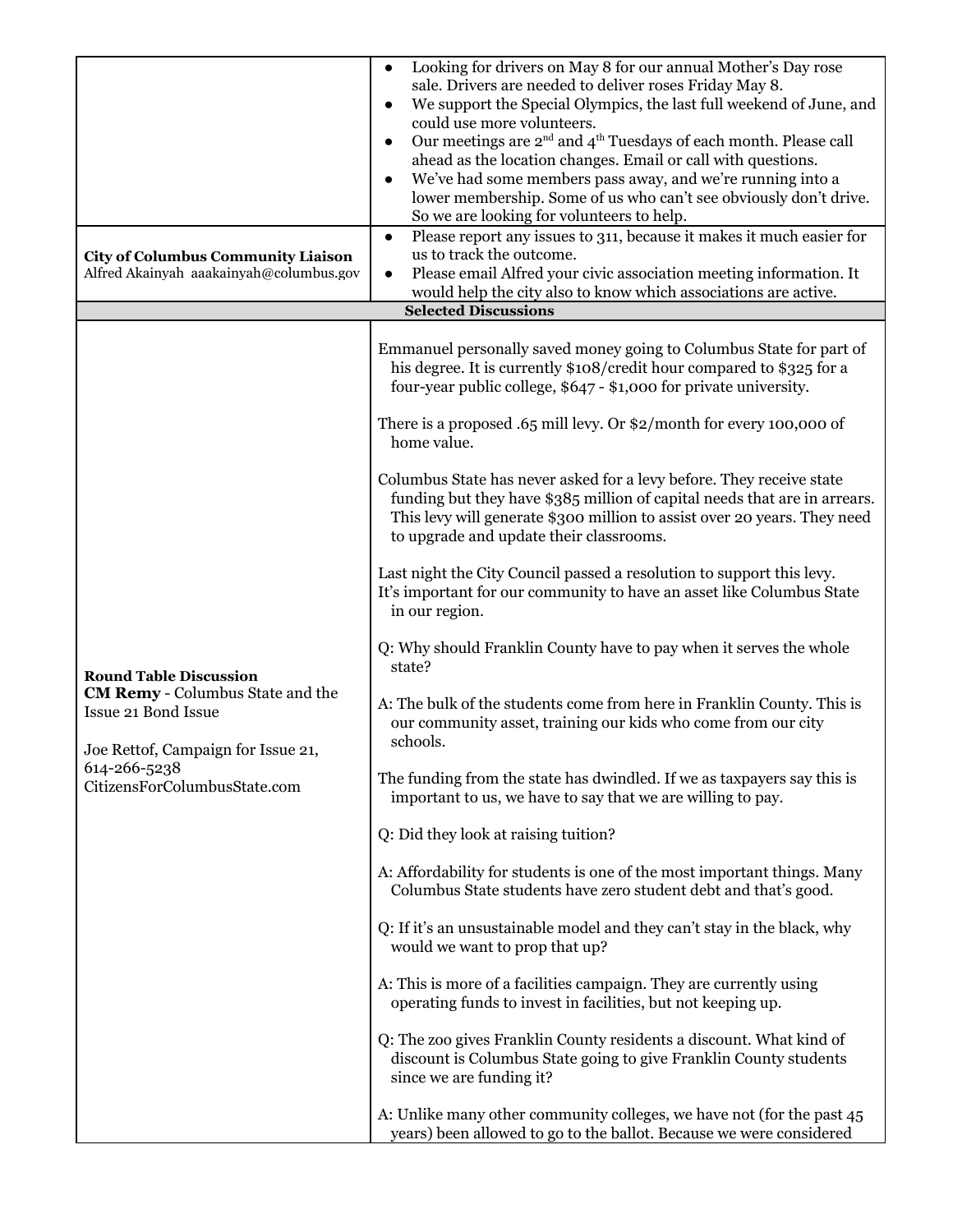| "regional." So our downtown campus would be receiving all of the<br>funds. The classrooms are not ADA compliant.                                                                                                                                                                                                                                                                                                                                                                                                                   |
|------------------------------------------------------------------------------------------------------------------------------------------------------------------------------------------------------------------------------------------------------------------------------------------------------------------------------------------------------------------------------------------------------------------------------------------------------------------------------------------------------------------------------------|
| Q: Where did the funds come from to start Columbus State (formerly<br>CTI)                                                                                                                                                                                                                                                                                                                                                                                                                                                         |
| A: We don't know that.<br>For current operations, tuition, grants, and \$5 million from the state are<br>current operating funds.                                                                                                                                                                                                                                                                                                                                                                                                  |
| Q: Would this set a precedent, where now other colleges and universities<br>will try to levy a tax?                                                                                                                                                                                                                                                                                                                                                                                                                                |
| A: When the city is looking to do specific job training, we go to<br>Columbus State. They are a great asset. Those are the things I weigh in<br>my mind. No, private colleges have no standing to levy a tax, and Ohio<br>State is highly unlikely to do so, since they have plenty of funding.                                                                                                                                                                                                                                    |
| Q: (Margaret Delongchamp) My son has been able to pay his way<br>through and have it be affordable as he goes on to law school. On the<br>downtown campus, a lot hasn't changed in decades. There's not<br>enough room for the students who want to go there. Students can't get<br>into classes. Anyone can go to Columbus State. You don't have to have<br>a certain test score. That's really valuable. I'm in support of it. If they<br>don't update the labs, they could lose their accreditation in the medical<br>programs. |
| Q: Is this a levy or a bond issue? Is it capital or operating costs?                                                                                                                                                                                                                                                                                                                                                                                                                                                               |
| A: This is capital issue. It will be backed by bonds, but they will levy a<br>tax to issue them.                                                                                                                                                                                                                                                                                                                                                                                                                                   |
| Discussion: It doesn't cost enough money to justify some kind of<br>discounts for Franklin County residents. You either choose to accept<br>the tax or vote against it.                                                                                                                                                                                                                                                                                                                                                            |
| Q: Why are we asking homeowners to pay for this instead of the people<br>who are benefitting, such as the corporations.                                                                                                                                                                                                                                                                                                                                                                                                            |
| A: Mitchell Hall, for example, had a large private donation, in<br>partnership with county, city and state funds.                                                                                                                                                                                                                                                                                                                                                                                                                  |
| Q: You have to talk about more than what is needed by the students. You<br>need to show what the corporations, the city, the county and the state<br>are also doing.                                                                                                                                                                                                                                                                                                                                                               |
| A: This is a facilities/capital issue.                                                                                                                                                                                                                                                                                                                                                                                                                                                                                             |
| Q: We have more renters than homeowners. So homeowners are<br>unfairly shouldering the burden and the city could do more to support<br>homeowners.                                                                                                                                                                                                                                                                                                                                                                                 |
| A: (Joe Rettof) My only path to an equitable income from a labor job to a<br>living wage and middle class and homeownership was community<br>college. This is an opportunity to get more people into that<br>homeowner status, because 75% of the students stay in Central Ohio.<br>We need people to make more money to help lessen the burden.                                                                                                                                                                                   |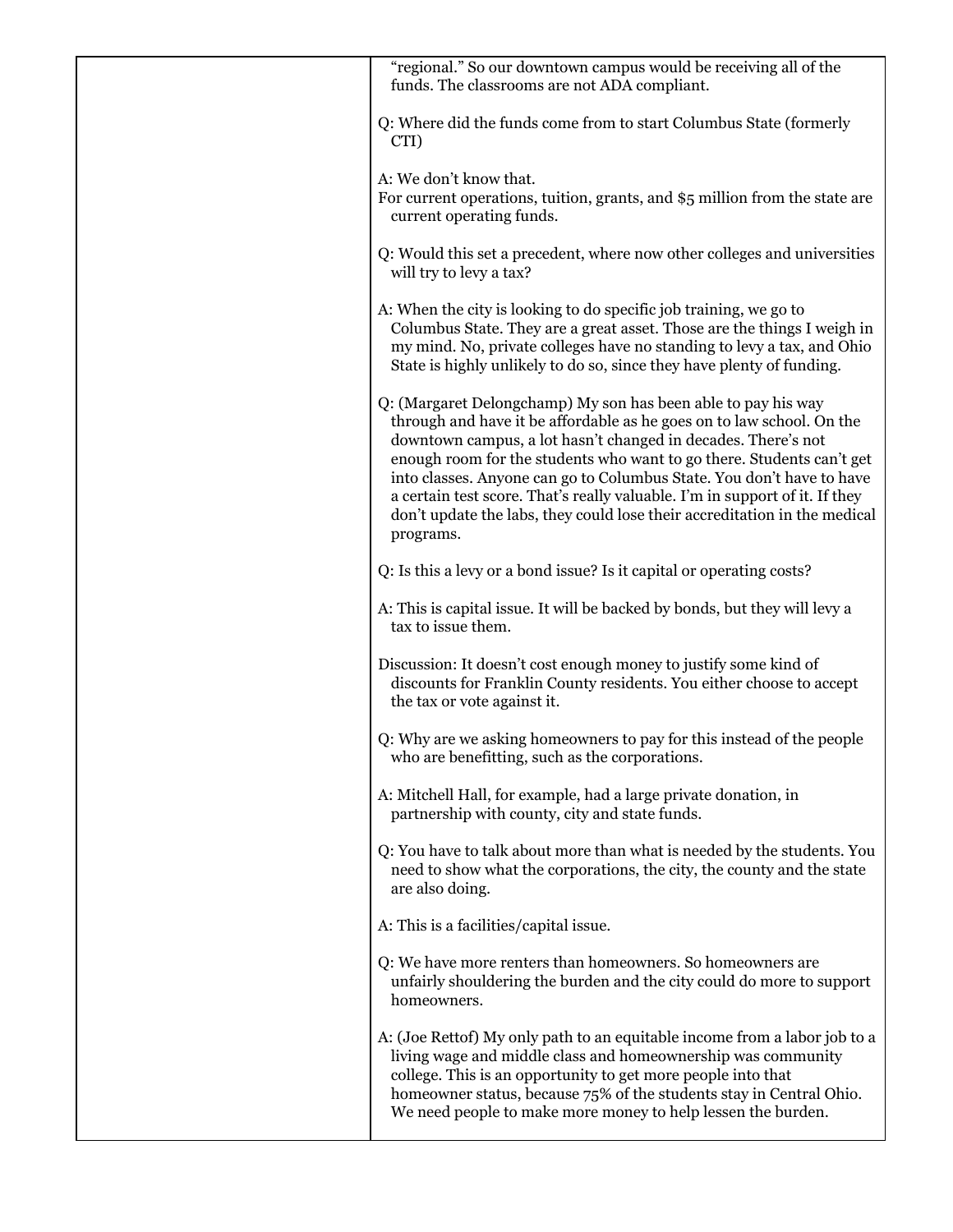| Treasurer                                | Q: (Scott Dowling) The company that owns my company (Crane Group<br>> ABLE Roofing) contributes to Columbus State. We need all the<br>opportunities we can for people who are interested in trades and for<br>people who aren't confident they will major in something that they can<br>actually get a job in later.<br>A: (Joe Rettof) Some of the trade groups and apprenticeships have<br>working partnerships with Columbus State to support their existing<br>training with the curriculum.<br><b>NCC Officer Reports</b><br>Felix reported a near resolution for handling some complexities<br>$\bullet$<br>with a separate banquet account.                                                                                                                                                                                                                                                                                                                                                                                                                                                                                                                                                                                                                                                                                                                                                                                                                                                                                                                                                                                                                                                                                                                                                                                                             |
|------------------------------------------|----------------------------------------------------------------------------------------------------------------------------------------------------------------------------------------------------------------------------------------------------------------------------------------------------------------------------------------------------------------------------------------------------------------------------------------------------------------------------------------------------------------------------------------------------------------------------------------------------------------------------------------------------------------------------------------------------------------------------------------------------------------------------------------------------------------------------------------------------------------------------------------------------------------------------------------------------------------------------------------------------------------------------------------------------------------------------------------------------------------------------------------------------------------------------------------------------------------------------------------------------------------------------------------------------------------------------------------------------------------------------------------------------------------------------------------------------------------------------------------------------------------------------------------------------------------------------------------------------------------------------------------------------------------------------------------------------------------------------------------------------------------------------------------------------------------------------------------------------------------|
| <b>Felix Quachey</b><br><b>Secretary</b> | We paid a deposit to the banquet facility.<br>$\bullet$<br>We paid storage for July 4 parade supplies<br>$\bullet$<br>Minutes are accepted into the record from last month, revisions<br>$\bullet$                                                                                                                                                                                                                                                                                                                                                                                                                                                                                                                                                                                                                                                                                                                                                                                                                                                                                                                                                                                                                                                                                                                                                                                                                                                                                                                                                                                                                                                                                                                                                                                                                                                             |
| Alice Foeller                            | and corrections having been entered into the final version.                                                                                                                                                                                                                                                                                                                                                                                                                                                                                                                                                                                                                                                                                                                                                                                                                                                                                                                                                                                                                                                                                                                                                                                                                                                                                                                                                                                                                                                                                                                                                                                                                                                                                                                                                                                                    |
| <b>Vice President</b><br>Roger Davidson  | No Report<br>$\bullet$                                                                                                                                                                                                                                                                                                                                                                                                                                                                                                                                                                                                                                                                                                                                                                                                                                                                                                                                                                                                                                                                                                                                                                                                                                                                                                                                                                                                                                                                                                                                                                                                                                                                                                                                                                                                                                         |
| President<br>Alicia Ward                 | Market Study on 161: The purpose of the study was to help the city<br>$\bullet$<br>to have already completed the research when someone is looking<br>for a site for their business. The results reveal some interesting<br>statistics. Safety and security concerns around the Beechcroft<br>Center were the major safety concern. Many other areas did not<br>have concerns about safety. There are concerns about business<br>visibility, because it's difficult to see what businesses are there<br>when you are driving by at 50mph and the businesses are set back<br>so far from the road. It is not very walkable, and won't be<br>reconstructed for 10 years. They were discussing using large plots<br>of empty parking at Columbus Square and the Continent, which<br>were empty even when those centers were at their peak. Ideas were<br>for apartments or smaller retail. They are considering different<br>types of apartment housing to accommodate multi-generational<br>families who want to be housed together. Also some younger people<br>also want to have private rooms and bathrooms but shared kitchen<br>space. This may be a new model for apartment living, more like an<br>upscale college dorm. Alicia suggested a grant program to help<br>businesses with façade improvements. The housing expert will be<br>coming to be a guest speaker to NCC. There will also be additional<br>meetings pursuant to the Market Study.<br>If we can get better landscaping installed as part of the intersection<br>$\bullet$<br>redesign, would the civic associations be willing to take care of<br>them? Sharon Woods: We don't have the volunteer capacity. Lions<br>Club said they would be willing to take it to their clubs and ask.<br>Other suggestions: You can also do hardscaping with rocks and<br>such. A mosaic or something. |
|                                          | March 11: From 11-7 at The Mix restaurant will donate 10%<br>of sales will go to Elevate Northland<br>Mindset of an Entrepreneur, April 9, 2020; 6:30-8pm<br>Ashland University<br>Elevate Northland: The owner of Graves Piano decided not to<br>$\bullet$<br>sell the building, in the midst of renegotiating the purchase<br>contract. It was quite a blow because we had taken numerous<br>people from city and state institutions through the building to show<br>them our vision. We don't want to lose our momentum. If you know<br>of a place in Northland (20,000 square feet) that is for sale or rent,<br>please let us know.                                                                                                                                                                                                                                                                                                                                                                                                                                                                                                                                                                                                                                                                                                                                                                                                                                                                                                                                                                                                                                                                                                                                                                                                                       |